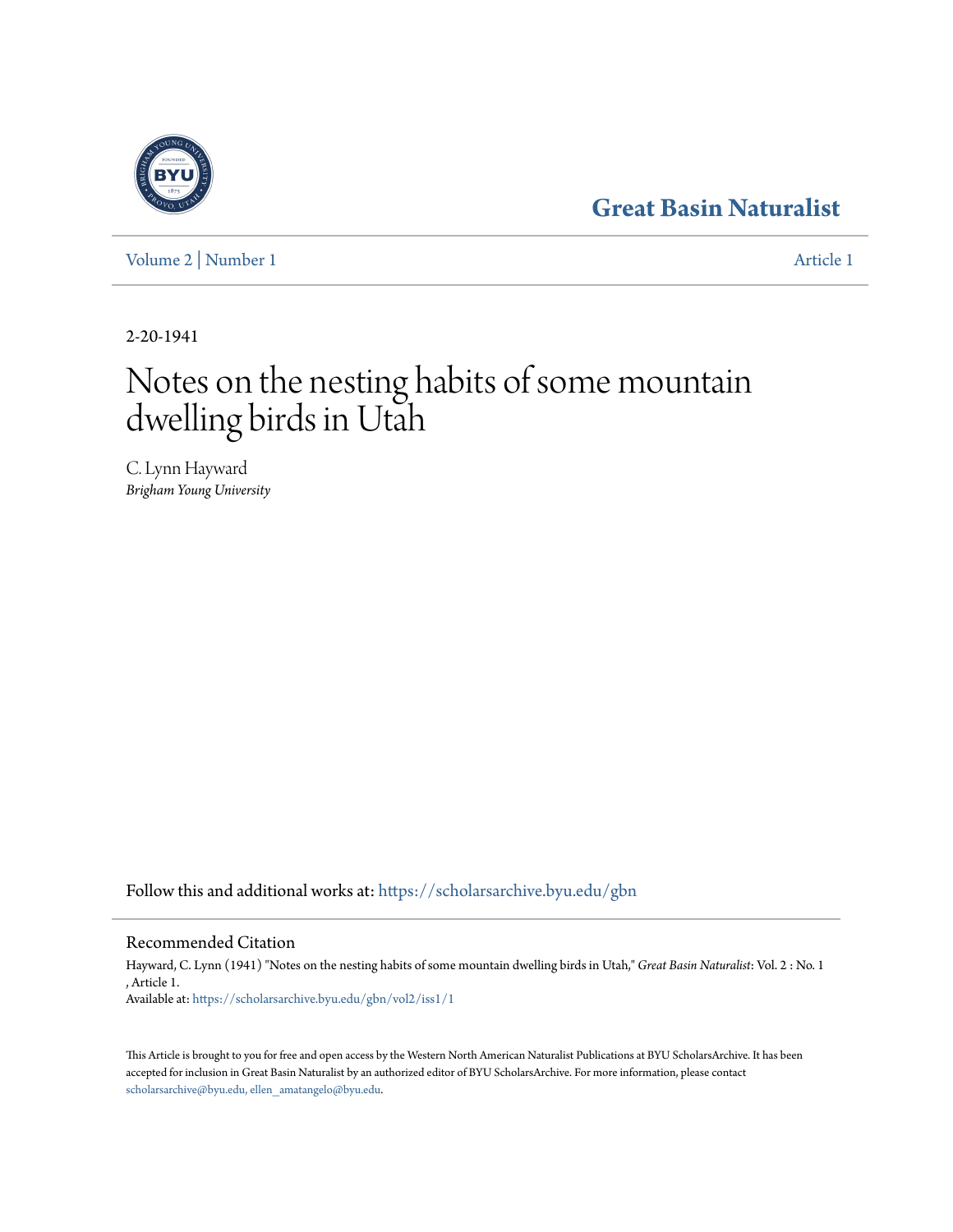# MAR 14 1941  $79.665$ The Great Basin Naturalist

useum of Compara

Published by the DEPARTMENT OF ZOOLOGY AND ENTOMOLOGY BRIGHAM YOUNG UNIVERSITY. PROVO. UTAH

| VOLUME II | FEBRUARY 20, 1941 | No. 1 |
|-----------|-------------------|-------|
|           |                   |       |

# NOTES ON THE NESTING HABITS OF SOME MOUNTAIN DWELLING BIRDS IN UTAH (1)

#### C. LYXN HAYWARD

Assistant Professor of Zoology, Brigham Young University

In the course of field work in mountainous portions of Utah during the past few years the writer has had occasion to take note of nesting activities of some of the birds of these higher elevations. These observations have been made mostly on Mt. Timpanogos, Utah County, and on the west end of the Uinta Mountains, Wasatch County, at ele vations of 7,000 feet and above. Although the material contained herein is fragmentary it is hoped that it will throw some light upon a subject that is little known.

#### SPHYRAPICUS VARIUS NUCHALIS Baird. Red-naped Sapsucker

The breeding of this species occurs mostly in mature aspen woods, but <sup>a</sup> few individuals may occasionally frequent coniferous forests. On April 5, 1940 at Aspen Grove, Mt. Timpanogos. a pair was seen pre paring for mating. The male was seen to follow the female closely from tree to tree, uttering series of sharp notes and erecting the crown feathers. No actual copulation was noted at this time. June 12, 1934 a nest was noted in a dead aspen fourteen feet from the ground at Mule Flat, two miles north of Aspen Grove. Mt. Timpanogos. Both parents were seen to carry in food. On June 21, 1937 two nests were noted at Aspen Grove and two at Mule Flat. Mt. Timpanogos. Theywere situated in dead aspens fifteen to twenty feet from the ground. In all cases voung birds could be heard in the nests.

<sup>(1)</sup> Contribution No. 87, Dept. of Zoology and Entomology, Brigham Young University.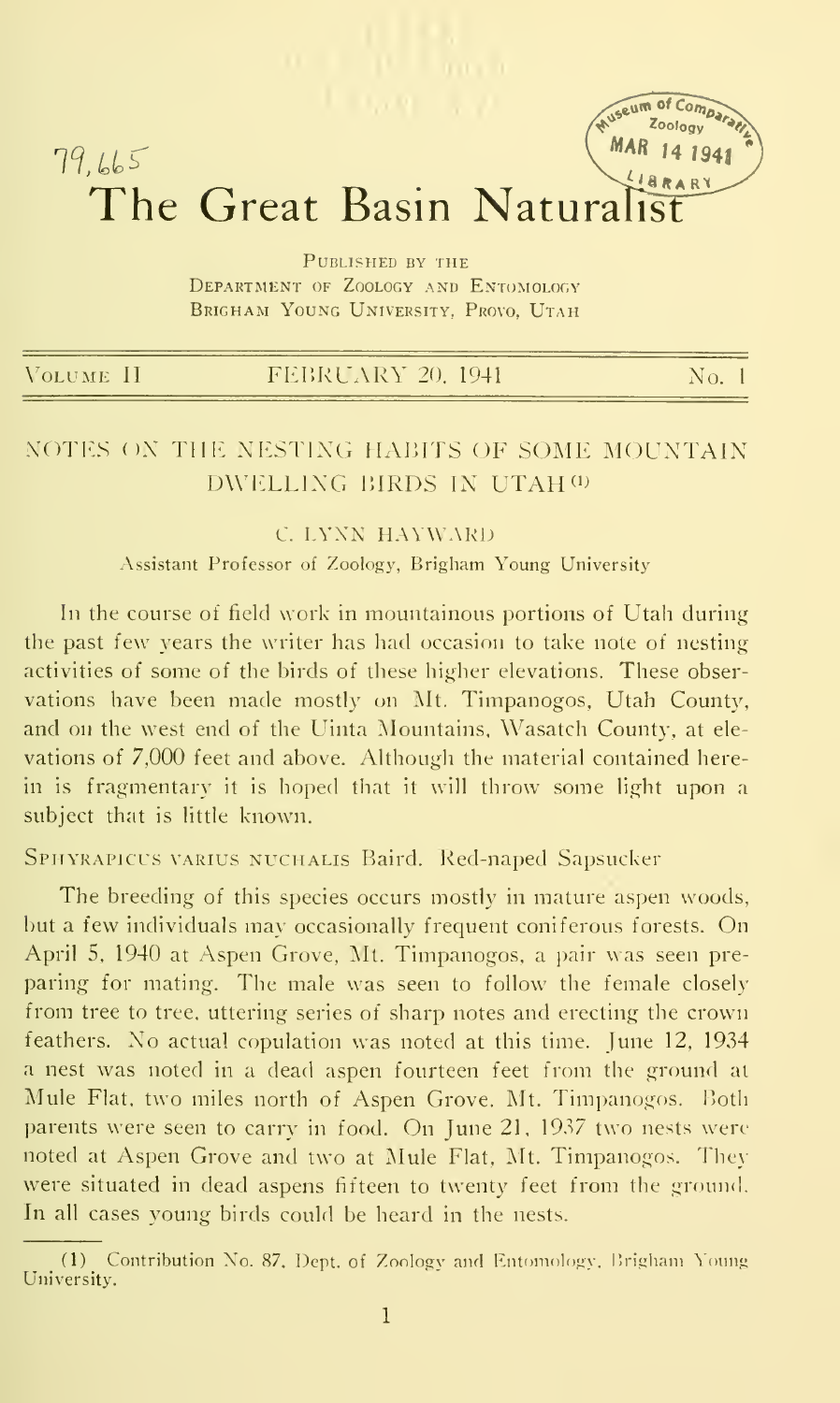$(1 - 1)$   $(1 - 1)$ 

#### PicoiDES TRiDACTYLUs DORSALis Baird. Alpine Three-toed Woodpecker

In my studies thus far this woodpecker has been found only in the densely wooded subalpine forests of the Uinta Mountains. On July 9, 1930 a nest containing young was found at Tryol Lake, Wasatch County, elevation about 9,900 feet. This nest was located in a dead Lodgepole Pine about ten feet from the ground. A hole about two inches in diameter formed the entrance to the nest, and, extending down the center of the trunk a distance of about twelve inches below the entrance, a hollow four inches in diameter had been formed. The nest was located at the bottom of this hollow.

On July <sup>12</sup> the female was found dead at the foot of the tree but the male continued to feed the young until July 14 when he was col lected. At the time the male was collected the two young were re moved from the nest and made into skins. They were both males and appeared to be about two-thirds grown (wing 82 mm. as compared to 120 mm. in the adult). July 21 of the same year another nest containing young and similarly constructed was located about fifteen feet up in the stump of a dead Engelmann Spruce.

# Empidonax hammondi (Xantus). Hammond's Flycatcher

This species and Wright's Flycatcher Empidonax wrighti Baird are extremely difficult to distinguish from one another in the field and for this reason the following notes are recorded with some misgivings. Both species are found on Mt. Timpanogos, but our collections thus far indicate that  $E$ . hammondi is confined largely to aspen and conifer woods, while E. wrighti occupies chaparral. However, the two un doubtedly occur together at least at the edges of the woods. A set of four eggs of E. hammondi was collected by James Bee at Aspen Grove, Mt. Timpanogos, June 23, 1937. The nest was located in an aspen, but details of its construction are lacking. On July 11, 1937 a pair presumably of this species was seen constructing a nest about twenty feet up on a dead limb of an aspen near the summit of Loop Road, Mt. Timpanogos. This nest was composed largely of fine plant fibers.

#### EMPIDONAX WRIGHTI Baird. Wright's Flycatcher

The only rather positive nesting record of this species available from my notes is that of June 6, 1940 when a nest was discovered on a chaparral covered hillside directly east of Big Tree Camp, Mt. Timpanogos. This nest was situated in a small oak *Quercus gambellii* about two and a half feet from the ground. It was composed mainly of plant fibers, neatly and compactly woven and was lined with a few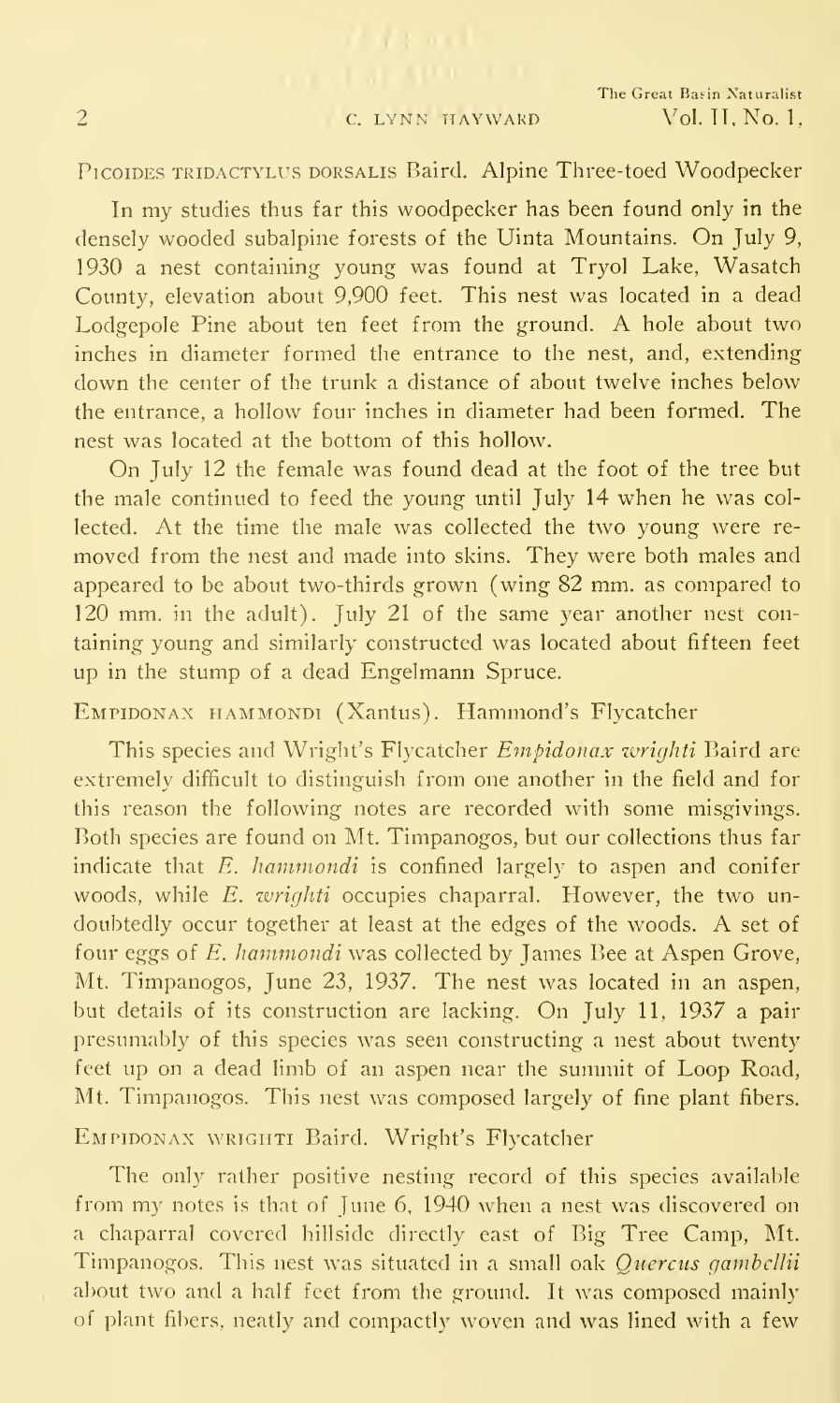feathers. Behaving in characteristic fashion the birds remained for the most part hidden in the brush appearing only at intervals for brief periods and occasionally uttering sharp chirps of alarm.

#### EMPIDONAX DIFFICILIS DIFFICILIS Baird. Western Flycatcher

The nesting activities of this species have been noted on Alt. Timpanogos in the vicinity of Lower Falls, Aspen Grove. On June 26. 1937 two nests about 100 yards apart were found on the north-facing clififs near Lower Falls. They were situated in crevices about six feet up from the base of the cliffs. One of the nests contained four fresh eggs and the other five. In both cases there was water dripping over the nests and the materials of which they were composed were soaking wet. The nests were composed of fine grass covered with green moss and lichens like the surrounding rocks. The birds were extremely shyand it was with considerable difficulty that <sup>I</sup> was able to make the identifications.

#### Tachycineta thalassina lepida Mearns. Violet-green Swallow

This species breeds quite commonly in certain portions of mature aspen forests on Mt. Timpanogos. All of my observations were made at Mule Flat about two miles north of Aspen Grove. On June 21, 1936 John Hutchings and the writer opened up a nest in a live aspen about six feet from the ground. In spite of the noise incident to opening the nests the female refused to leave until plucked ofif by hand. The nest contained only two fresh eggs. A year later on the same date and in the same locality females were observed carrying material into holes,' and there was evidence of at least four or five nests within a half acre area. In this connection Violet-green Swallows were occasionally seen fighting with Tree Swallows over nesting sites. On July 3, 1937 a nest was opened which contained four eggs nearly ready to hatch.

#### Iridoprocne bicolor (Vieillot). Tree Swallow

The nesting habits of this species are similar to those of the Violetgreen Swallow described above. The two species frequently nest in the same tree. A nest opened on July 3, <sup>1937</sup> at Mule Flat, contained four newly hatched young. This nest was in a dead aspen about twenty feet from the ground. However, like the Violet-green, this species frequently nests in living trees.

# Progne subis subis (Linnaeus). Purple Martin

Like the swallows described above the Purple Martin nests in mature aspen forests on Mt. Timpanogos and is often seen in company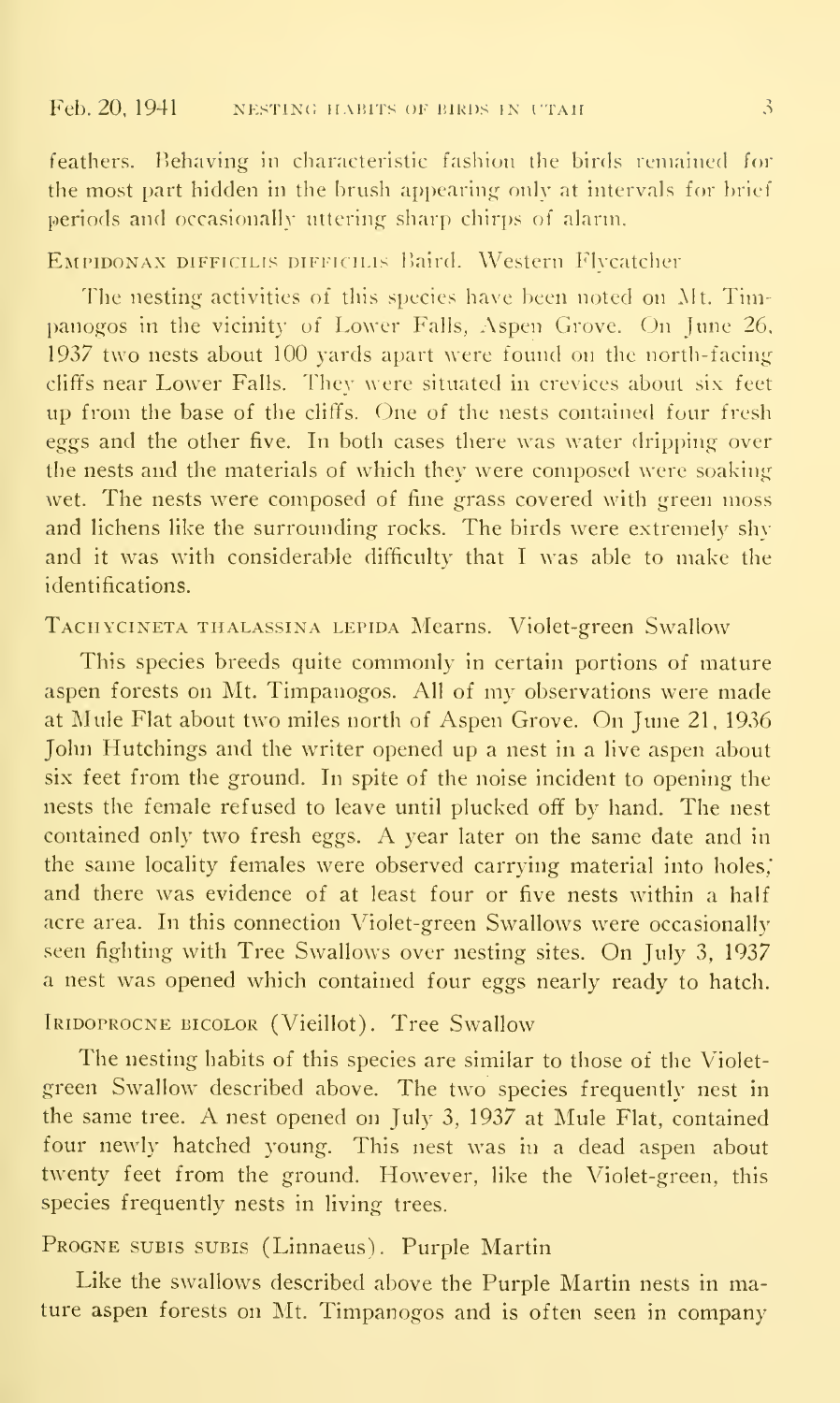with the swallows. At Mule Flat on June 21, 1937 we saw females leave and enter two different holes in the same trees. At this same time males were seen to carry green aspen leaves into the nests. These leaves, we found later, were used as a lining and are apparently continuously replaced by fresh ones throughout the incubation period. Ou July 3, we opened two of these nests. One situated in <sup>a</sup> partially dead aspen about thirty feet from the ground contained three newly hatched young. The other, located twenty feet up in a dead aspen stump contained four eggs nearly ready to hatch.

#### HYLOCICHLA GUTTATA AUDUBONI (Baird). Audubon's Hermit Thrush

The nests of this species have been encountered rather frequently on Mt. Timpanogos. They are generally placed rather low in conifers, aspens, or in brush along streams and at the edges of forests. The following nesting data are available from my notes: A nest containing six fresh eggs was taken from an aspen fork twelve feet from the ground at Salamander Lake, Mt. Timpanogos, June 5, 1937. Another nest containing three newly hatched young and one unhatched egg was observed in a choke cherry bush at Aspen Grove, June 19, 1937. This nest was about three feet from the ground. The outside shell was composed of bark and the inner lining consisted of fine roots. Mr. R. G. Bee has supplied me with a record of four fresh eggs taken in South Fork of Provo Canyon, June 5, 1929. On July 9, 1940 <sup>a</sup> nest containing four half-grown young was found at Big Tree Camp, Mt. Timpanogos in the top of a small white fir, five feet from the ground. On the ridge immediately to the west of Aspen Grove, <sup>a</sup> nest was found in the forks of an aspen tree six feet from the ground, June 14, 1940. It contained four eggs just in the process of hatching.

#### MvADESTES TowNSENDi (Audubon). Towuscud's Solitaire

On June 24, 1937 Mr. Merlin Killpack discovered a nest of this species near Lower Falls west of Aspen Grove. Mt. Timpanogos. It was situated in a niche on a cliff about seven feet up from the base. The outer shell of the nest was composed of rather large dry twigs while the inside was lined with fine grass. There were four well incubated eggs. Both the bird and the eggs were collected. Water was dripping from overhanging rocks in front of the nest but the nest itself was dry. Another similarly constructed nest was found on June 29 only about one hundred yards from the first one. It likewise contained four well incubated eggs. A third nest presumably of this species was located about six feet up in a small white fir at Aspen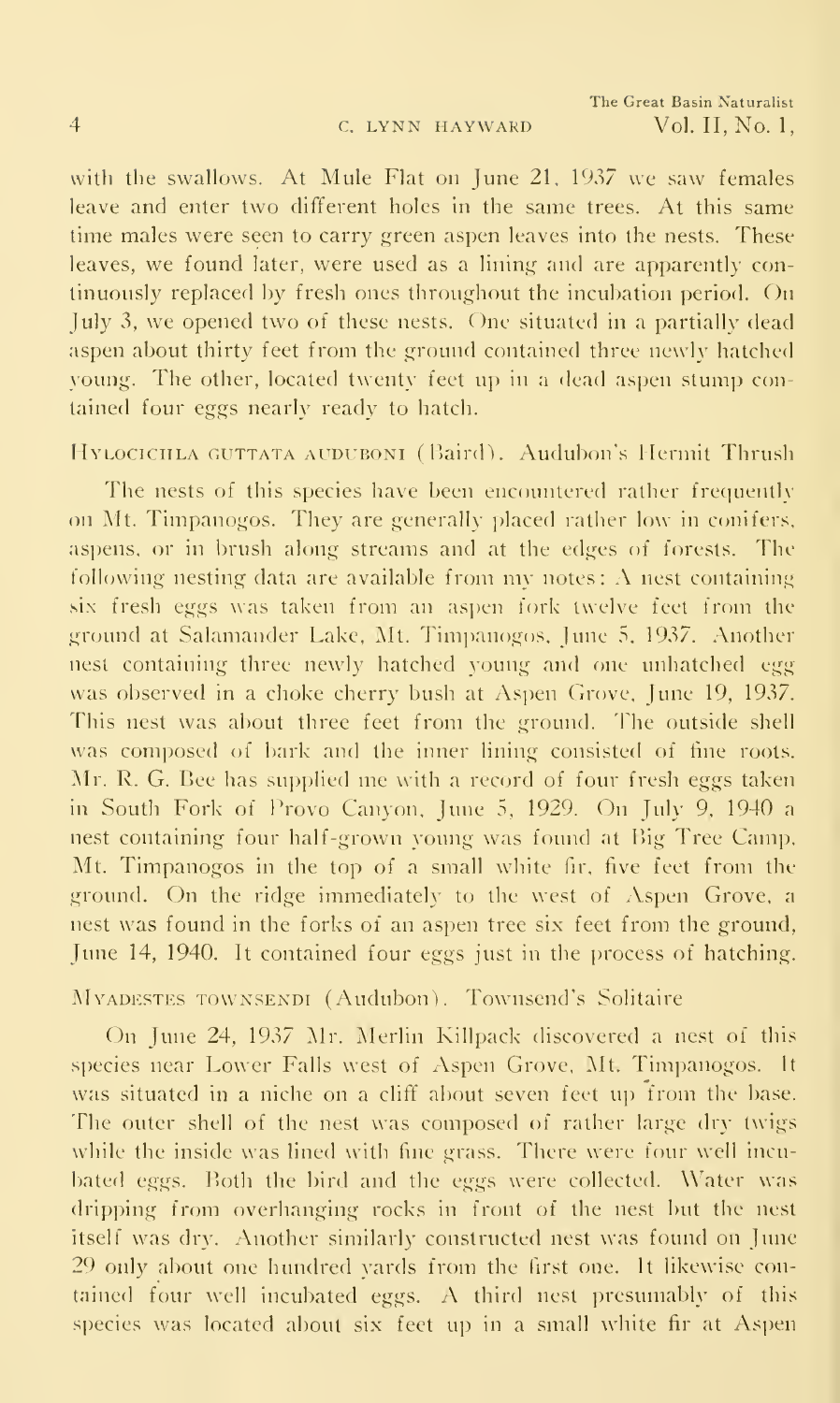Grove, Mt. Timpanogos, June 19, 1937. The young had left or been removed from this nest and only fragments of the shells and general structure of the nest indicated its identity.

# ANTIIUS SPINOLETTA RUBESCENS (Tunstall). American Pipit (PL I, Fig. 2)

A nest containing four fresh eggs was found at Lost Lake, Uinta Mountains, June 19, 1940, elevation 9,800 feet. It was situated in a rather dry subalpine meadow. The rim of the nest was flush with the surrounding surface of the ground, and the cup was sunken into the sod to a depth of about three inches. The nest was lined with very line, dry grass. Even though incubation had not begun, the bird sat very close and allowed one to come within two feet or less without leaving the nest. If the observer withdrew fifty feet from the nest site, the bird would return immediately and settle on the eggs. The bird was so fearless that I was able to set up the camera within two feet of the nest and approach close enough to trip the shutter without startling her. Only one bird was seen at any time in the vicinity of the nest.

# \'iRE0 GiLVUs swainsoni Baird. Western Warbling Vireo (PI. I, Fig. 5)

The nesting of this species has been observed at Aspen Grove and Mule Flat on Mt. Timpanogos. My notes indicate that the birds confine themselves almost entirely to deciduous woods which at that alti tude are chiefly aspens. Although vireos feed generally in the tops of the trees, the nests that we have observed have been low—generally four to eight feet from the ground. The nests were placed between two small forks well out on aspen limbs. They were composed of fine grass compactly formed, and were bound together, and to the branches, with cobwebs. At Aspen Grove a nest containing four incubating eggs was located on June 19, 1937. June 23 these eggs had hatched. Another nest, containing four eggs, was found at Mule Flat, two miles north of Aspen Grove on June 21, 1937. When the nest was again visited on July <sup>3</sup> the eggs had not yet hatched. On June 6, 1940 <sup>a</sup> pair of vireos was observed constructing a nest at Big Tree Camp. Mt. Timpanogos.

DENDROICA AUDUBONI MEMORABILIS Oberholser. Rocky Mountain Audubon Warbler

These warblers are found commonly in both deciduous and conif erous woods and undoubtedly breed in both places. All of the nest-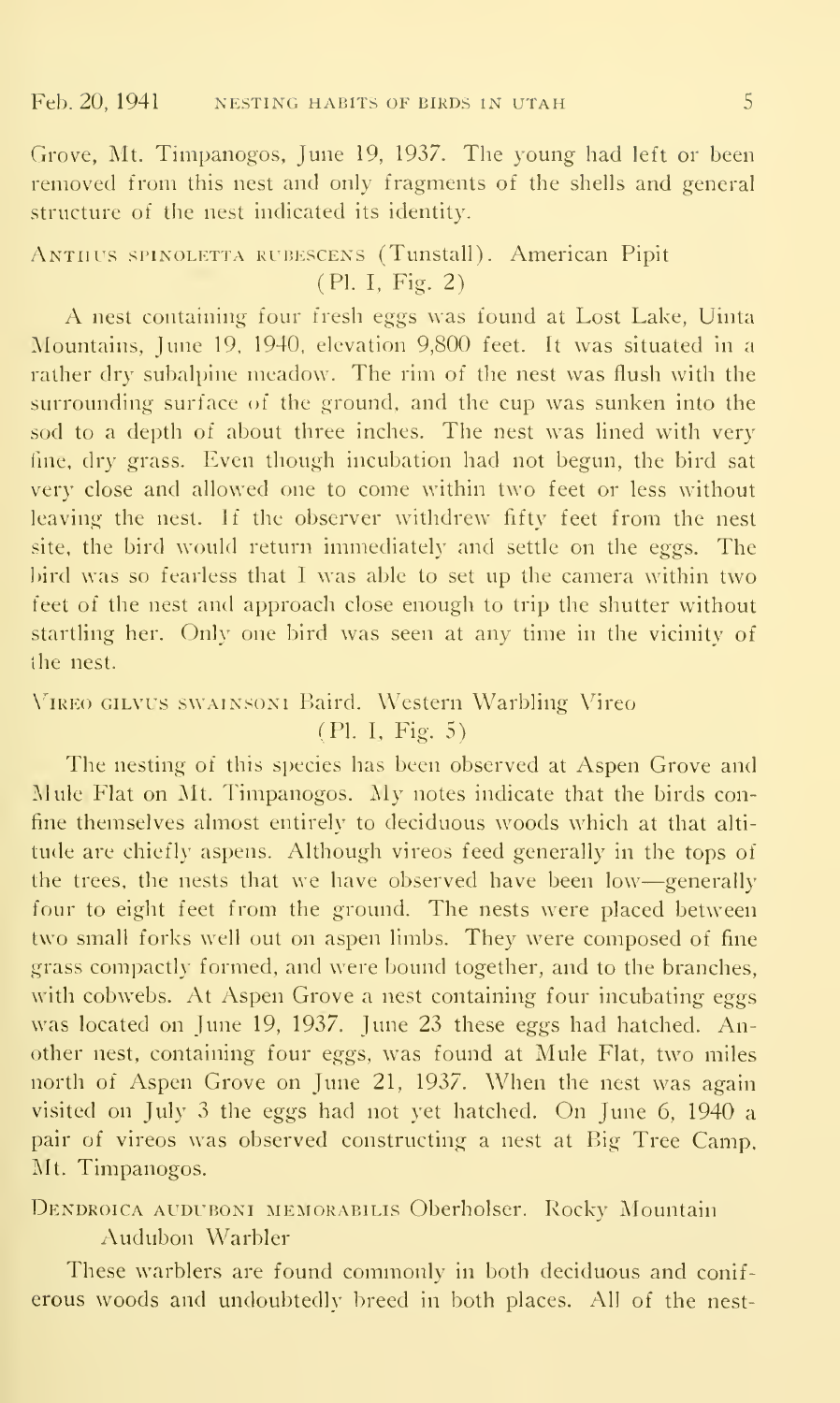ing activities that we have observed, however, have been in the aspen forests. On June 21, 1937 two nests were located at Mule Flat, Mt. Timpanogos. Both were rather far out on aspen limbs and about twenty feet up from the ground. They were composed of fine plant fibers and lined with <sup>a</sup> few horsehairs and feathers. One nest contained four, the other five fresh eggs. On June 5, 1940 another nest was discovered on an aspen limb about fifteen feet up and next to the trunk. The female was very active about the nest and was seen to carry food to the young. A nest containing young was found near Aspen Grove on June 14, 1940. It was located in the forks of an aspen about twenty feet up. When flushed from the nest the female did a characteristic "tumbling act" and then moved excitedly about in the tree uttering sharp chirps. Young birds could be heard in the nest but no further investigation was made.

# OPORORNIS TOLMIEI (Townsend). Macgillivray's Warbler (PL I, Fig. 7)

This species occurs rather commonly in the chaparral and forest edge on Mt. Timpanogos, but only one definite nesting record is avail able from my notes. On June 24, 1937 Mr. Merlin Killpack discovered a nest in the chaparral directly east of Aspen Grove, and the site was subsequently visited by the writer. The nest was situated in a small ninebark about three feet from the ground and was loosely constructed of dried plant stems and lined with very fine grass. It contained four fresh eggs on this date. The female was extremely shy and remained quietly hidden in the underbrush while the nest was being photographed.

### Carpodacus cassini Baird. Cassin's Purple Finch

The Purple Finch occurs quite regularly throughout the wooded portion of Mt. Timpanogos and the Uintas, but only one nest has been observed. This nest was discovered at Big Tree Camp, Mt. Timpanogos, June 3, 1940. It was situated about a foot from the top of a slender white fir about twenty-five feet from the ground. It was plainly visible from below and my attention was attracted to it by <sup>a</sup> peculiar chipping sound produced by the female as she sat on tlie eggs. The only means of access to it was a nearby aspen from which the contents and something of the construction could be made out. The nest appeared quite flimsy and was composed of dried grass and other vegetation. Four eggs were in the nest at the time it was observed. Sticks thrown up into the nesting tree failed to dislodge the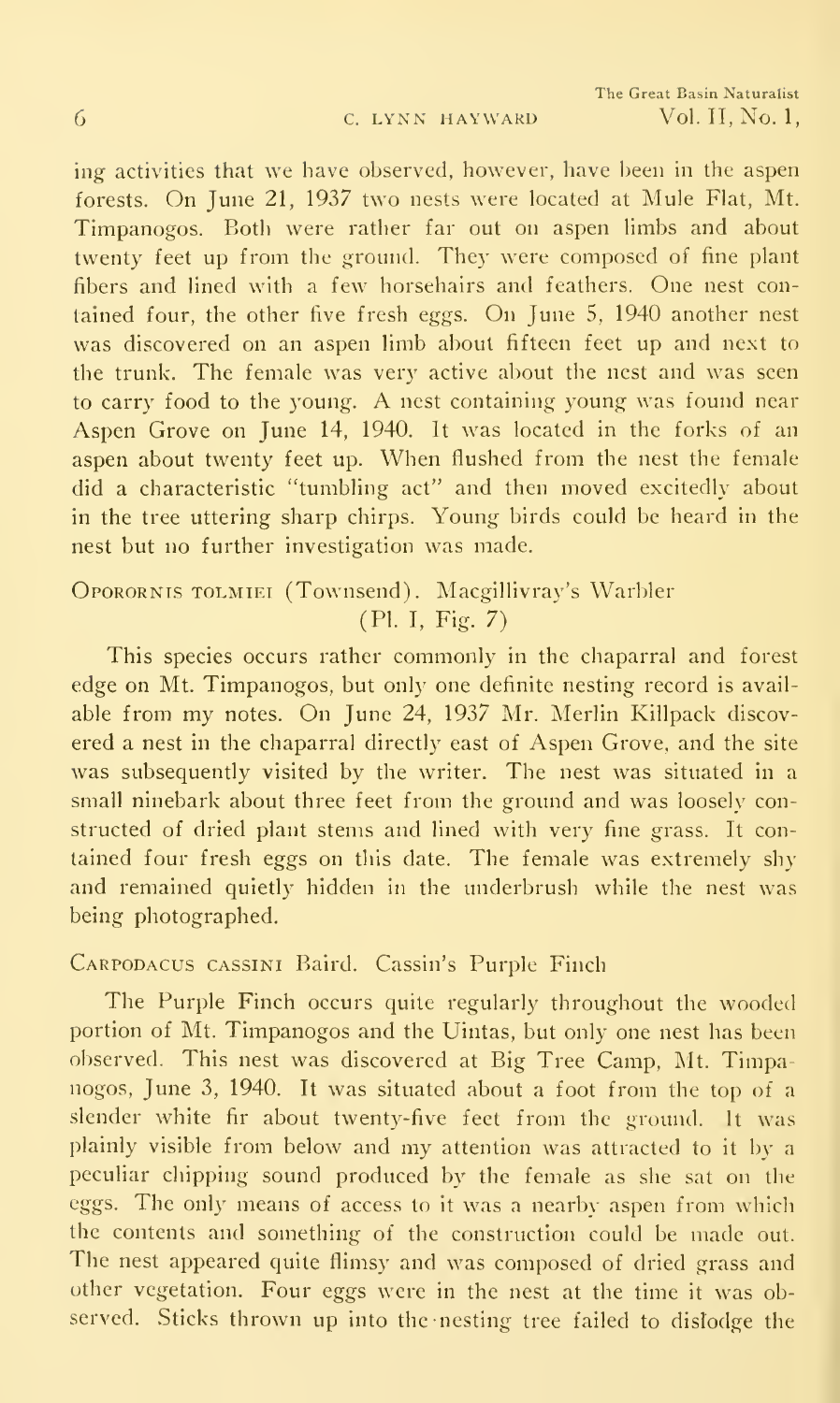female, but as I climbed up the nearby aspen she left the nest and remained close at hand uttering throaty chirps. The male did not ap pear at this time. This nest was kept under observation for about four days. During this time, the female only was seen to incubate the eggs. At 6:30 A.M. on June 4 the female was away from the nest, but appeared within five minutes with the male. In the vicinity of the nest the male made an unsuccessful attempt at copulation.

# Oberholseria chlorura (Audubon). Green-tailed Towhee (Pl. I, Fig. 1)

This species breeds in the chaparral at lower elevations on Alt. Timpanogos. On May 22, 1937 <sup>a</sup> nest containing four fresh eggs was found on the west face of Timpanogos between Dry and Battle Creek Canyons. It was situated on the ground in a clump of stunted oak and sage and was composed of sage bark, fine grass and a few horsehairs. On June 24, 1937 another nest was discovered at Aspen Grove, Mt. Timpanogos. It was built in a dense clump of choke-cherry about two feet from the ground and contained three partially incubated eggs.

# JUNCO CANICEPS (Woodhouse). Gray-headed Junco (Pl. 1, Fig. 6)

The Gray-headed Junco is <sup>a</sup> common breeding bird at forest edges and in deeper woods on Mt. Timpanogos and in the Uintas. The nest is placed on the ground in a deep depression lined with fine grass. The location is often such that there is some protection from above. For example one was placed under an overhanging bank near a small stream, several have been found in the midst of stunted shrubs, an other was placed under the end of a fallen log, and still another was built in the middle of a pile of dead conifer branches used by some camper as <sup>a</sup> bed. The following breeding records are available from my notes: Tryol Lake, Uinta Mts. July 19, 1930, nest and four fresh eggs; Lost Lake, Uinta Mts. June 18, 1940, nest and five fresh eggs; Lost Lake, June 19, 1940, nest and four eggs nearly ready to hatch; Lost Lake, July 18, 1940 nest and four fresh eggs; Elk Park, east end of Uinta Mountains July 28, 1937, two nests containing newly hatched young; Aspen Grove, Mt. Timpanogos, June 25, 1933, nest and four fresh eggs (R. G. Bee) ; Geyser Pass, La Sal Mts. July 17, 1934, nest containing three newly hatched young and one egg. The breeding of these juncos appears to be less regular than most mountainous birds or else more than one brood is produced in a season. In July it is not uncommon to see young in all stages of growth and to find nests and eggs as indicated above.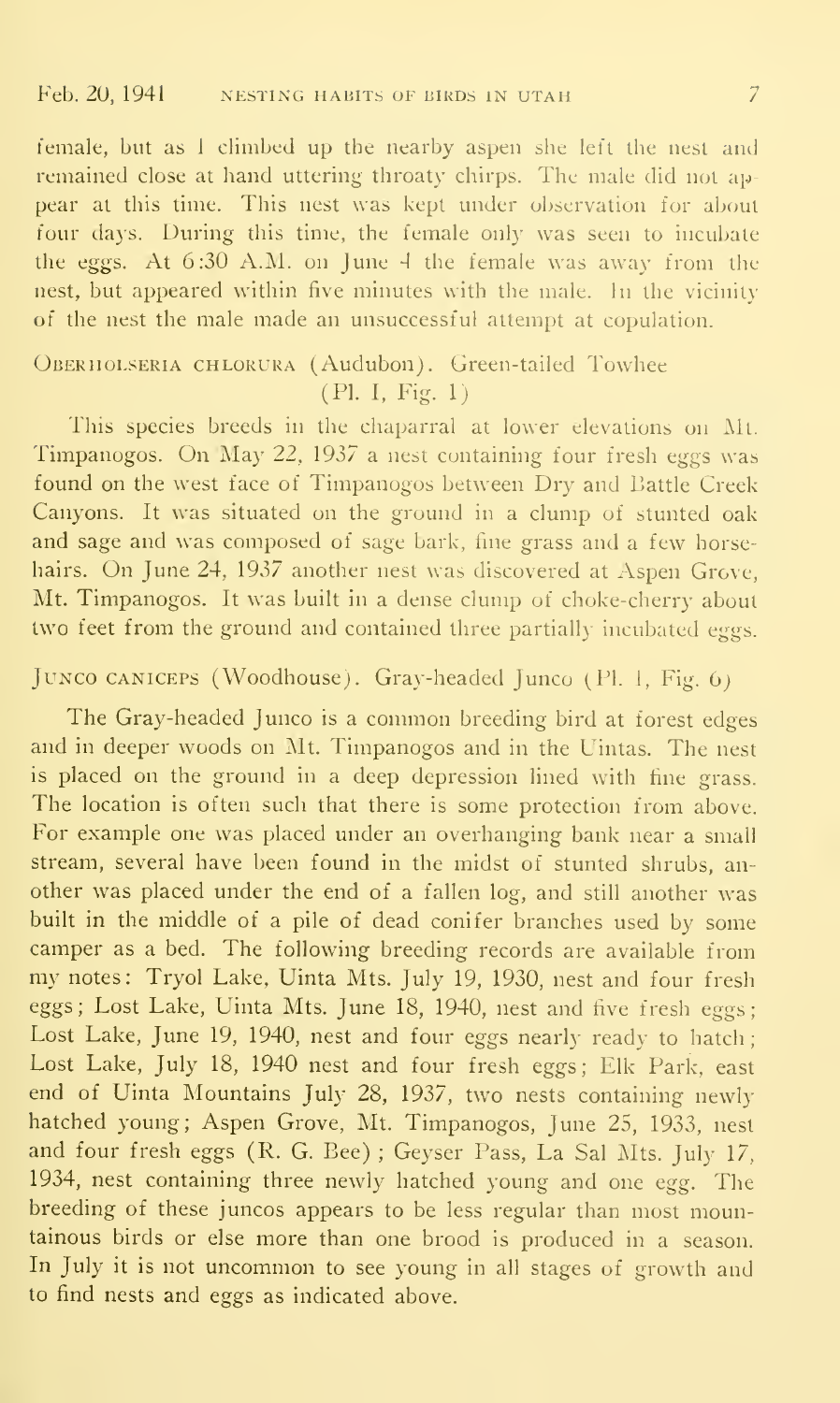#### SPIZELLA PASSERINA ARIZONAE Coues. Western Chipping Sparrow

In the mountains, the nests of these common sparrows have inevitably been found in conifers, although <sup>I</sup> have evidence that they may also nest in deciduous trees. The nests that have come under my observation have been placed rather low (three to ten feet from the ground) well out on a limb and protected from above by an overhanging branch. The nest is constructed of fine plant fibers, mostly grass, and lined with horsehairs. The following breeding records may be given at this time: Aspen Grove, Mt. Timpanogos, May 17, 1940, nest under construction; Aspen Grove, June 3, 1940, the same nest noted above contained four eggs. (When this nest was observed again on June 11, four half-grown young were there.) Big Tree Camp, Mt. Timpanogos, June 3, 1940 nest and four well incubated eggs. These eggs hatched on June 7. Aspen Grove June 13, 1937, nest containing newly hatched young; Aspen Grove, June 19, 1937 nest containing four nearly grown young; Lost Lake, Uinta Mts. July 17, 1940, nest containing four newly hatched young. This could have been a second brood.

# ZONOTRICHIA LEUCOPHRYS LEUCOPHRYS (Forster). White-crowned Sparrow (PI. I, Fig. 4)

This species breeds commonly in subalpine forests on Mt. Timpanogos and in the Uintas. It frequents the edges of the woods and the open parks. The nests that we have discovered have been placed on the ground in a deep depression lined with fine grass. The following breeding records are available: Tryol Lake, Uinta Mts. July 16, 1930 nest containing two eggs; Tryol Lake, July 19, 1930, nest and four eggs, also two nests containing newly hatched young; Lost Lake, Uinta Mts. July 17, 1940, nest containing five partly incubated eggs.

# Melospiza lincolni lincolni (Audubon). Lincoln's Sparrow

This species breeds rather commonly in swampy areas and along streams throughout the mountains. However, only two nests have been under observation. These were placed on the ground on grassy hummocks in boggy ground. Both nests were discovered June 20, 1937 at Camp Timpooneke, Mt. Timpanogos. They were deep depressions in the sod lined with fine dry grass and sedges. One contained four, the other two fresh eggs.